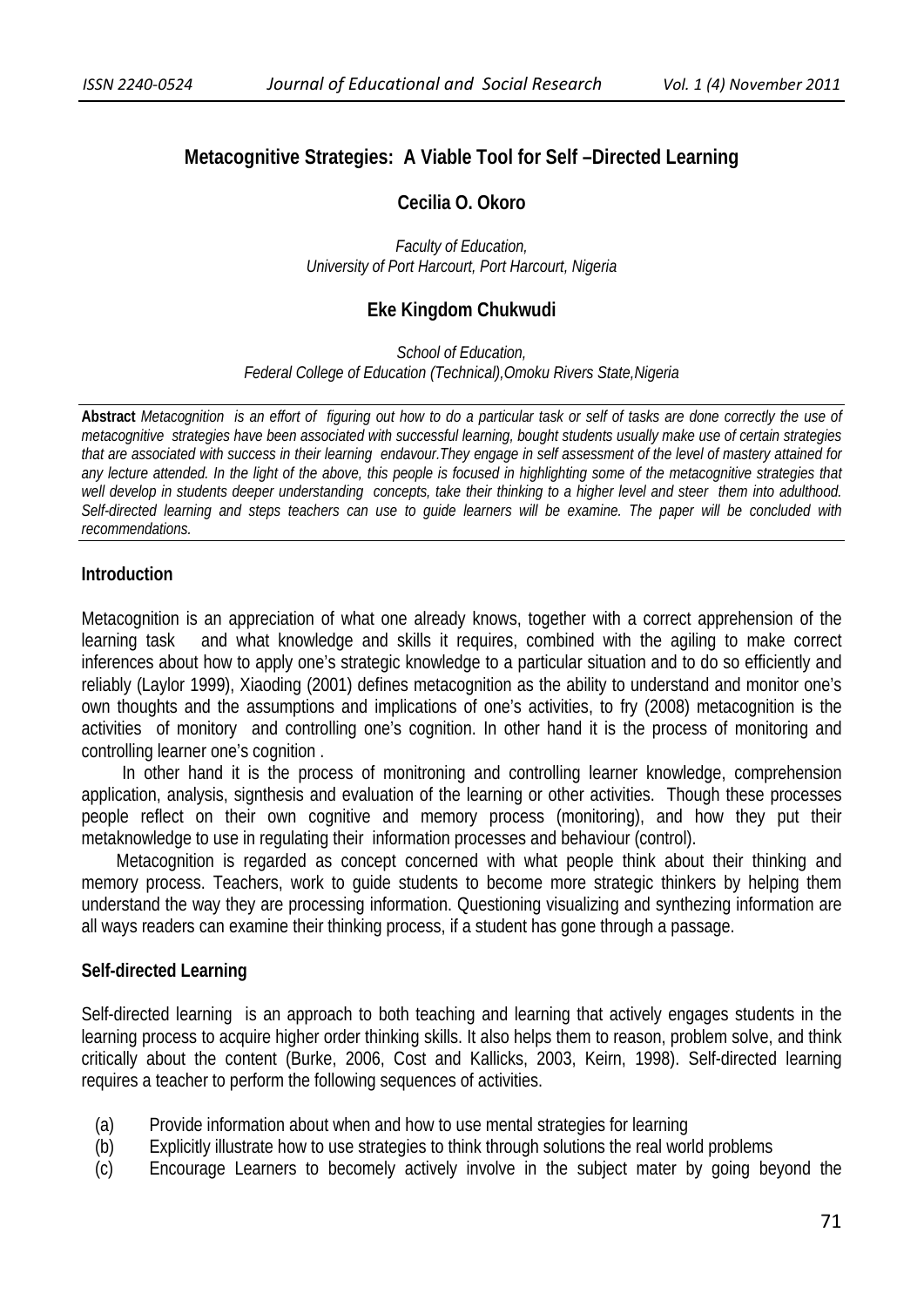information given to restructure it based on their own ways of thinking and prior understandings. (d) Gradually shift the responsibility for learning to your students through practice exercises question and answer dialogue, and or discussions that engage them in increasingly complex through patterns. The systematic varying of task demands within a unit comprises an activity structure. Activity structures are most effective for self-directed learning when they vary the demands or problems being placed on the learner in ways that gradually require him/her to assume responsibility for learning the content at a higher level of understanding.

# **Steps in Teaching self-directed Inquiring in Individual Learners**

- (1) Provide a learning task, and observe how the student approaches it (e.g reading a short story selection in a history text that will be basis for a writing assignment)
- (2) Ask the student to explain how he or she approaches the task of learning the textual information I preparation or the writing assignment (this help the student to analyze his own cognitive approach).
- (3) Describe and model for the learner a more effective procedure for organizing what he or she reads, for example, explain and demonstrate how to use the study questions at the end of the selection to help focus reading, highlight the main ideas in each paragraph, and write outline notes of key points on a separate sheet as a guide for later review.
- (4) Provide the student with another similar task
- (5) Provide another opportunity for the student to practice the skills using self-direct, this time the teacher will reduce his role as monitor
- (6) Check the result of the learner's comprehension and cognitive organization, giving reminders and corrective feedback.

In order words, to help students understand how to become self-direct learners for most 1<sup>st</sup> understand both the ednal and motivational psychology blind self-directed learning even though a student can become a sdirected learner understanding its psychological characteristics and the development of these traits, it is more likely to occur when for help foster them on the classroom.

 Trans administrators, along parents and students, must have an understanding of the fifty characteristic of becoming a self-directed learner, student motivation, goal orientation self efficacy and locus of control, selfregulation and metacogntion. These concepts proude a framework for helping students to truls gain an understudying of themselves as learners and how they can improve their self aware as a learners.

 Also student motivational level is determine by the source of motivation which differs. A student who is intrinsically motivated undertakes an activity "for its own sake, for enjoyment it provides, the learning it permits, or the feedings of accomplishment it evokes, but an extrinsically motivated student performs in order to obtain some rewards or avoiding same punishment externally to the activity itself, such as grades, sticks, or for approval, and discovers that he did not understand it re-read it using self-questioning and prediction to ensure comprehension.

# **Metacognitive Strategies for Learning**

Metacognitive strategies are those strategies which allow students to plan, control and evaluate their learning rather than those that merely maximize interaction and input. Thus metacognition and metacognitive strategies create in the learners the ability to evaluate their learning metacognition is concerned with efforts to asses learning and understanding, strategically speaking therefore if the learner has a learning goal of understanding a text, he could use the cognitive strategy of self-questioning while reading, as means of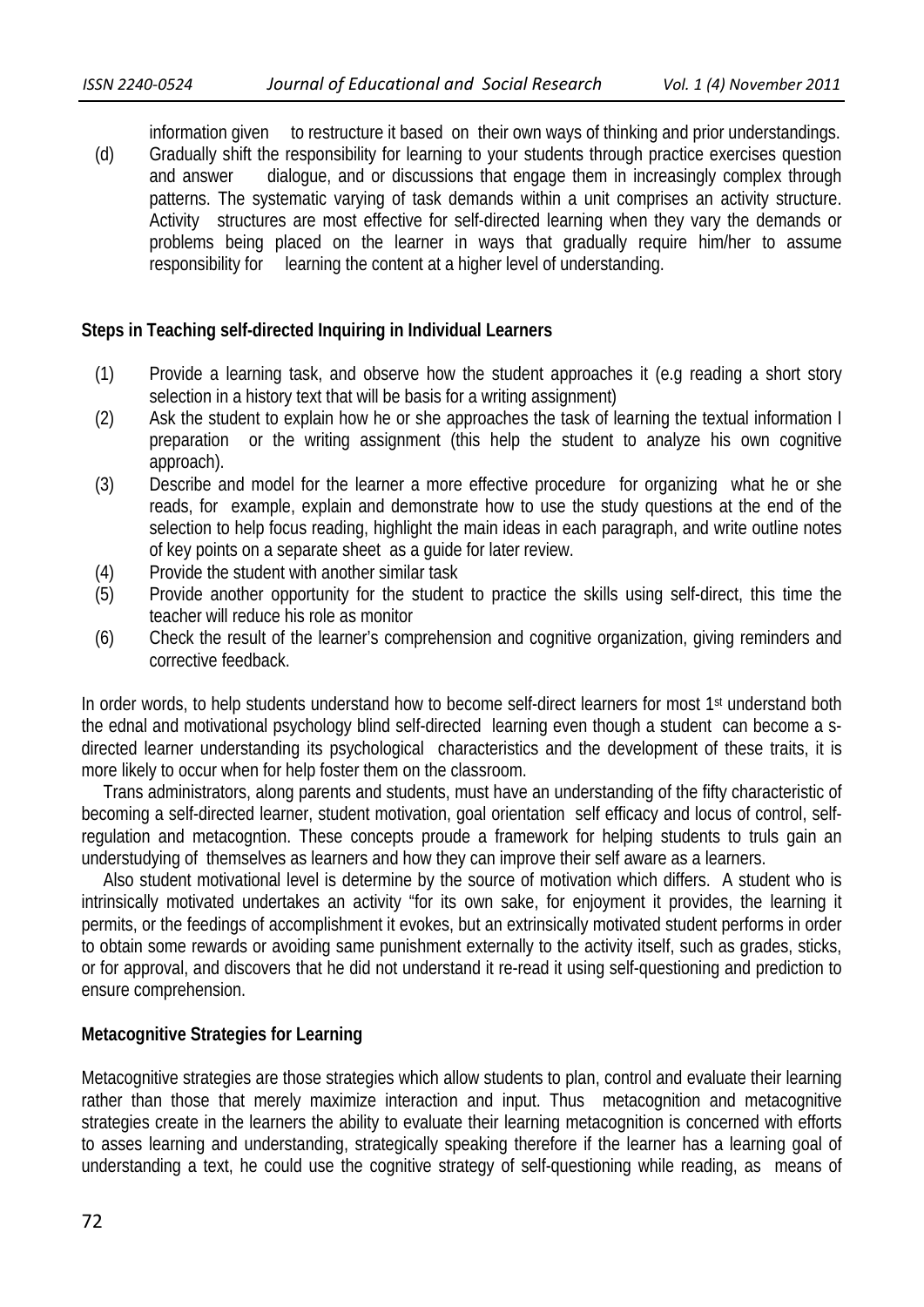obtaining knowledge. In order to ascertain whether the goal has been achieved, the learner can also use the self –questioning strategy, this time, as a metacognitive strategy and as a way of monitoring what he has read. No wonder Livingston (1997) acknowledge that metacognitive strategy may not be different from cognitive strategy, the difference can be on how the information is used.

 The practice of metacognition involves metacognitive skills, which are expressed through metacognitive strategies Brown (1987) percuivers metacognitive skills as the voluntary control learners have over their cognitive processes. He identified for types or meteognitive skills.

- 1. Prediction to assess task difficulty
- 2. Planning Things that should be done for task execution
- 3. Monitoring Things to know to attain objective
- 4. Evaluation Requirements to grasp fall meaning of problem.

These skills are express through metacogntive strategies which Brown perceive as "the sequented processes that a learner uses to control cognitive activities and to ensure that a cognitive goal is met. Veeman (2007) described metacognitive skills as the possession of prxedural knowledge and the ability to perform appropriate metacognitive activities when necessary and in the right manner. He identified the following metal cognitive skills.

- Analysis of task assignment
- Activation of prior knowledge
- Planning activities before hand
- Monitoring understanding and progress
- Evaluating outcomes and reflecting upon one's learning activities

Borich (2007) observed that metacognitive skills can be taught, students who have been taught the skills of metecognitive strategies learn better and also develop higher forms of thinking. It is important to note that once learnt, metacognition becomes a habit that can be applied to a wide variety of new situations. Instructions in cognitive strategies are designed to enable learners become more strategic, self-reliant, flexible and productive in their learning efforts unfortunately, Mcheachie (1988) in Pierce (2008) observed that most teachers do not explicitly teach study strategies, thus learners learn through rote memorization.

# **Example of Metacognitve Strategies**

1. According to Boyles, 2004, Duffy, Rochler and Herman (1988) Dunlosky and Metcalf (2008), Metecognitive strategies are most easily conveyed to learners through the process of mental modeling. The mental modeling helps the learners internalized problem solutions to different content at a later time mental modeling is particularly important when asking students to engage in complex tasks that require higher-order thinking skills, mental modeling involves three important steps: They are

- Showing students' the reasoning involve
- Making students' conscious of the reasoning involved
- Socusing students' on applying the reason.

These steps usually are carried out through verbal statements that walk learners through the process of attaining a correct solution Borich and Tombari (2004) opined that learners can get to completion of a problem when a teacher provides actual live demonstration of mental procedures. Thus, the teacher has to carry out skilled demonstration in the following ways.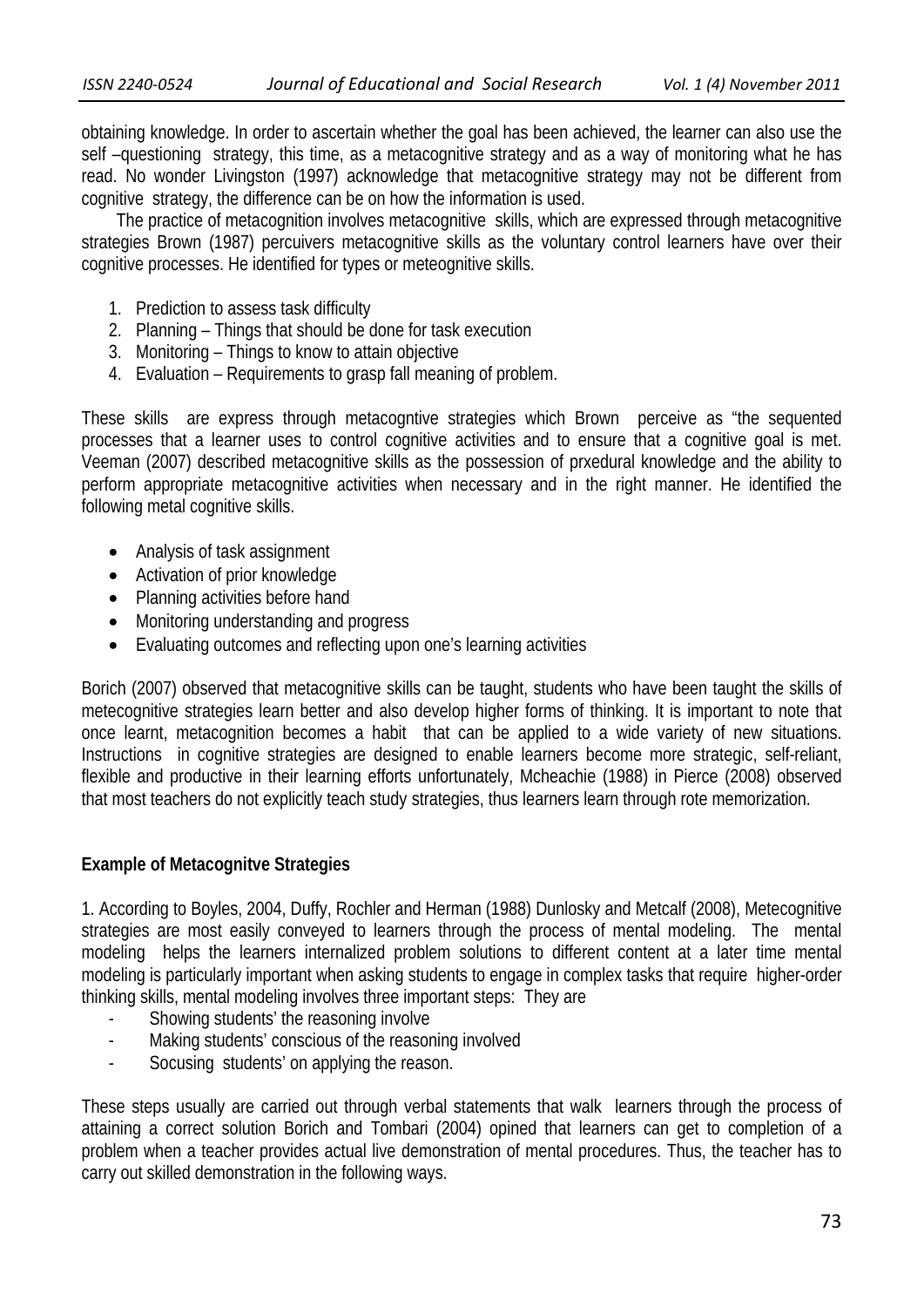- Focus learners attention
- Talk in a conversational language while demonstrating
- Make the steps simple and obvious
- Help student internalize, recall and generalize problem solution to different content at a later time.

# i. **Notemaking and Paraphrasing**

 Students are encouraged and allowed to put down meaningful information during learning, Notemaking makes students to record information from a variety of sources (e.g teacher demonstration, lecture note, tape, practical work and class discussion.

# ii. **Use of Analogies / Metaphors**

 These can be very powerful ways of encouraging student to take a wider and more reflective view of a topic

#### iii. **Making Summaries**

 Making of summaries have been known to aid deeper understanding in the process as well encourage cognitive skills, it is a useful way of sorting out the important aspect of a topic. The act of summarizing involves the pupil in making decisions about the topic covered and prioritizing information, sorting it, paraphrasing it and processing it into another form.

# iv. **Understanding and Memorizing New Concept**

 Learning about concepts especially in areas of classification and normenclature involves the memorization of information, understanding by exercising intellectual, motive and metacognitive skills, memory of ideas is linked to understanding in that recall is much easier, if the facts and figures are fit into an understandable framework.

v. **Sketches**: Sketching is one very good way of learning how to learn effectively. It is a simple executed drawings or rough drafts which present essential feature without details, sketeches, drawing and diagrams are the "spark plugs of visual training. If learners develop the skills to produce their own sketches, this will not doubt help them to articulate in their own way, the meaning of concepts and to clarify concepts.

 Outlining: Outling is the use of key words, phrases and sentences to sequentically organize a topic and at the same time maintain continuity through the application of chronological inductive, deductive and spatial sequence. Other strategies involve in the practice of metacognition are using sensory and emotional images, creating and using schemata, interring, synthesis etc.

# **The Role of Metacognitive Strategies in self-directed Learning**

Metacognitive strategies help students to understand how current information fits into a larger and low best to utilize that information to reach a desired end. It helps people figure out how things are done, understand the differences between similar and similarities between apparently different things and how they can deal with them.

 Mental models and strategies help students to use the current reasoning process to arrive at a solution make them conscious of the steps to arrive independently at answer in similar circumstance. An important aspect of self directed learning is the teacher's use of example and illustration to demonstrate to learners, her various cognitive strategies for learning such as metacognition and mental moderling can be applied. Menacognitive stratefies ignite the learners thinking which can lead to more profound learning and improved performance.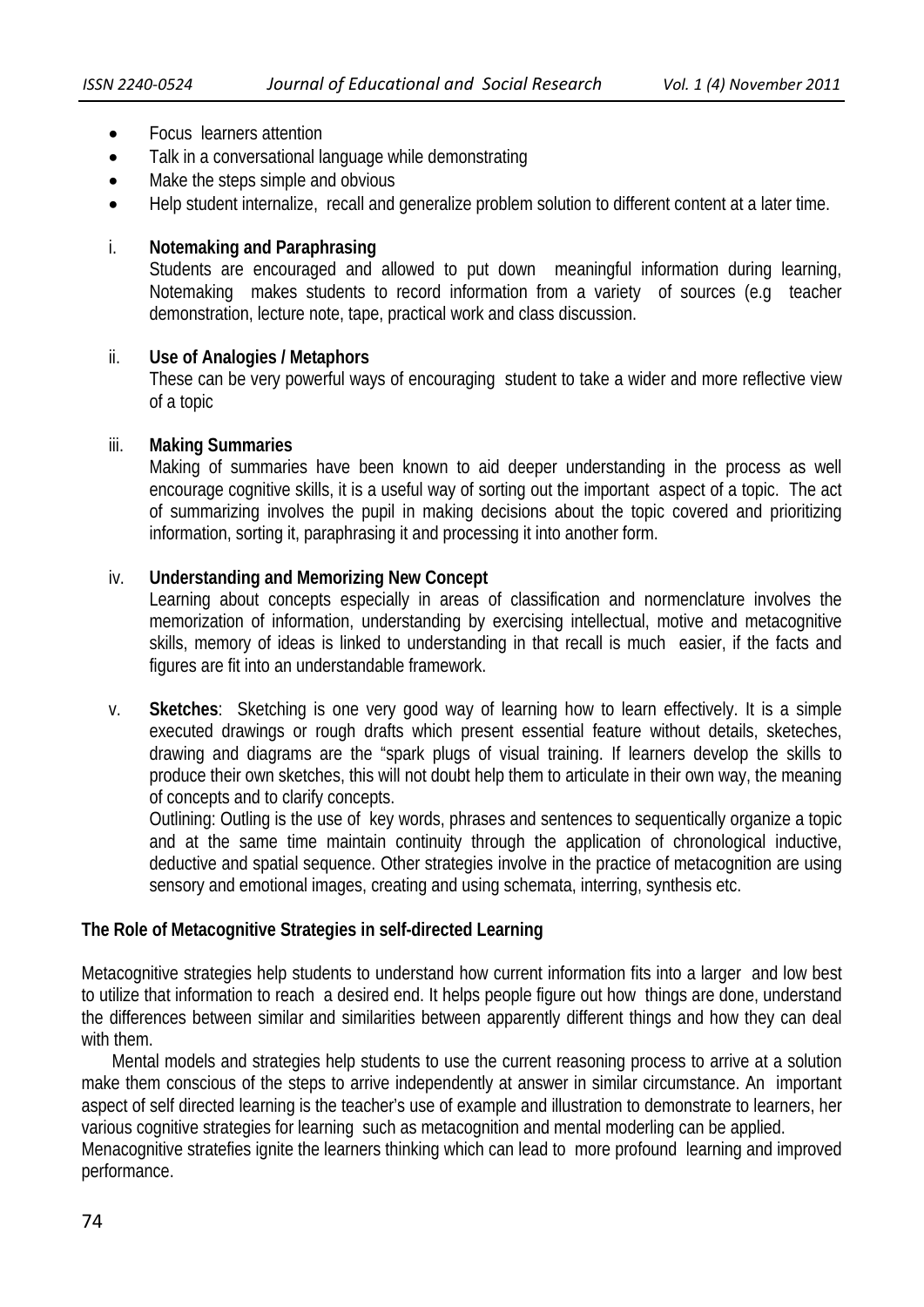Metacognition and metacognitive strategies create in the learners the ability to evaluate their learning. In teaching, the knowledge of metacognitive strategies can help student learn to think about what happens during their instruction classed by drawing inferences from the lesson, and as concept learning skills is enhanced.

 From the explanations offered so far, metacognition and metacognitive strategies help students in planning how to learn, a given task, how to monitor their learning by assessing themselves for enhanced learning performance.

#### **Conclusion**

One of the main struggles that students face in trying to develop an understanding of metacognation and ways to develop strategies that positively impact themselves is an overall lack of awareness to their own learning process. Teachers over years have failed to teach learners how they van effectively learn or espouse them to some of metecognitive strategies that will enhance performance. This paper has explained the concept of self –directed learning, metacognition and also pointed out some of the metacognitive strategies and how they can aid self directed learning.

#### **Recommendations**

There is the need for teachers to expose students to metacognition and strategies, since they are valuable skills that help students become more self, directed learners.

There is a need for training on metacognitive strategies for students.

Method of training metacognitive strategies should be included in teacher education programmes or course content.

It is obvious that students especially new comers into school system may not be aware of metacognetive strategies or how they can effective study on their own it is therefore very important that this metacognitve process should be included during students orientation for further clarification by individual teachers during classroom interaction.

#### **References**

- Alekegu, Adesanya (2009) Education and learn Autonomy in Curriculum Theory and Practice: Journal of Curriculum Organization of Nigeria, Abuja, 1,123-130.
- Borich, G. (2007) Introduction to the thinking curriculum in Ong. A and Borich (eds) Teaching strategies to prounte thinking, Singapore. Mcgroaw-Hill
- Brown. A.I (1987) Metacognition, executive control, self regulation and other more serious mectanism in F. Weniert and R Klewe (Eds) Metacognition, Motivation and understanding (pp 65 – 16), Husdale, New Jersey.
- Bogles, N (2004) constructing meaning through Kid Friendly Comprehension strategy instruction. Gainesures, Fl. Maupin House Publishing
- Burke, K. (2006) from student to rubrics in six steps: Tools for assessing students learning K-8 Thousand Oaks, C.A Corwin
- Chuska, K. (2003), Improving Classroom questions: A teachers Guide to incrasing student motivation, participate and Higher level thinking, Bbowington. N: Phi Delta Kappa Ednal Foundation.
- Costa A., & Kallieks, B. (2003) Assessment strategies for self–directed. Thousand Oaks, C.A: Corwin
- Dawson. T.L (2008) Metacognition and learning in Adulthood Developmental Testing Service, Northampton.
- Duffy, G, Rochler, L. and Herman, B (1988) Modeling Mental poxesses help poor readers become strategic reader. The reading teacher 41(8) 762-367
- Dunbsky J & Metcal, S.J (2008) Metacognition, thousand Oaks C.A Sage
- Keene, E (2007) Assessing comprehension thinking strategies, Huntingto Beach, C.A: Shell Education.
- Keirin, J. (1998), Designs for self, instructions: Principles Processes and Issues.
- Livingstone, I.A (1997) Metacognition: An overview Retrieved February 2, 2010 from http:// www gse buffals edu/fas/shuel/CEP564/metacg .htm